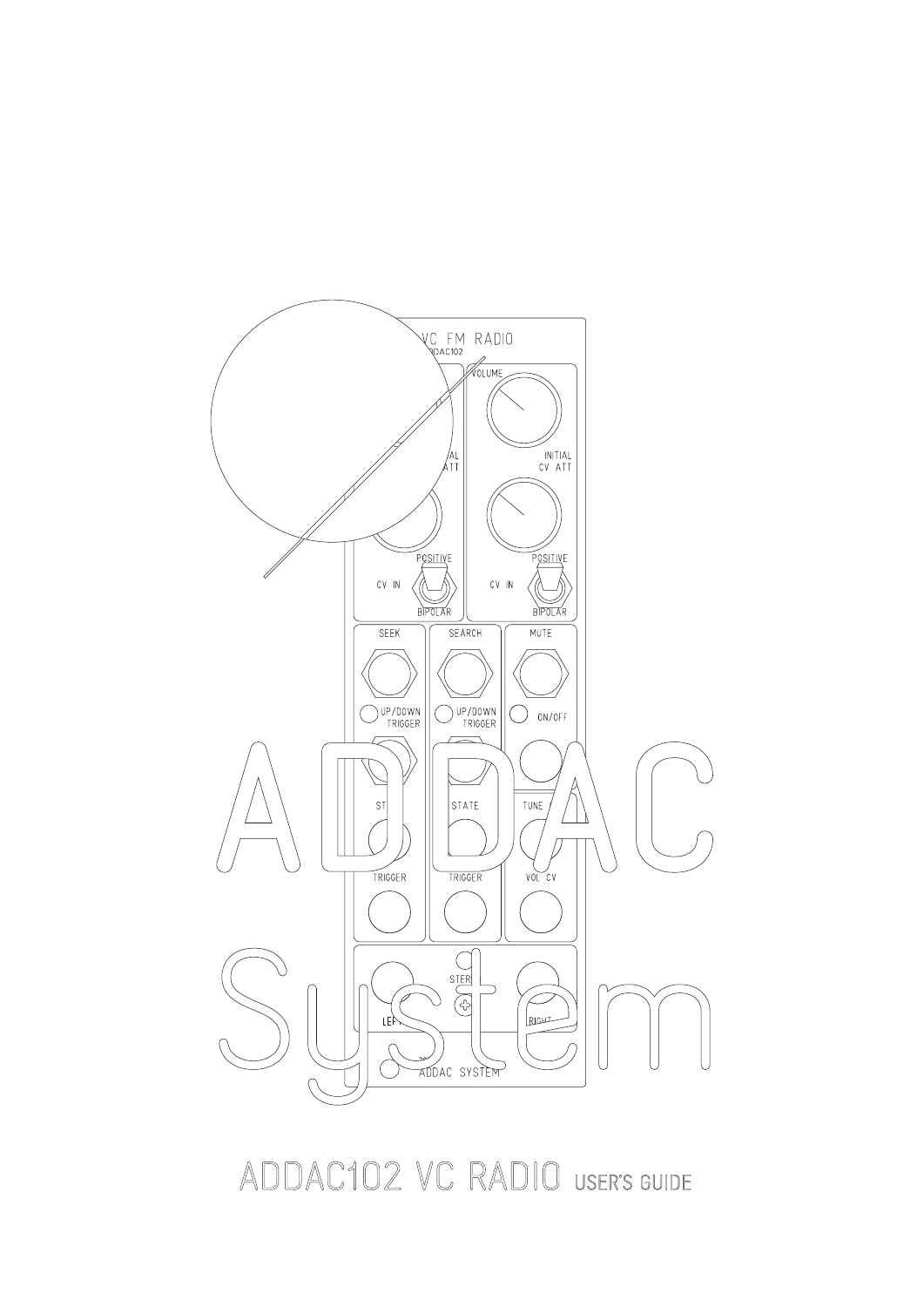André Gonçalves. February.2012

INDEX

- 3. RESET
- 4. TUNE
- 5. VOLUME
- 6. SEEK
- 7. SEARCH
- 8. OUTPUTS
- 9. TECH SPECS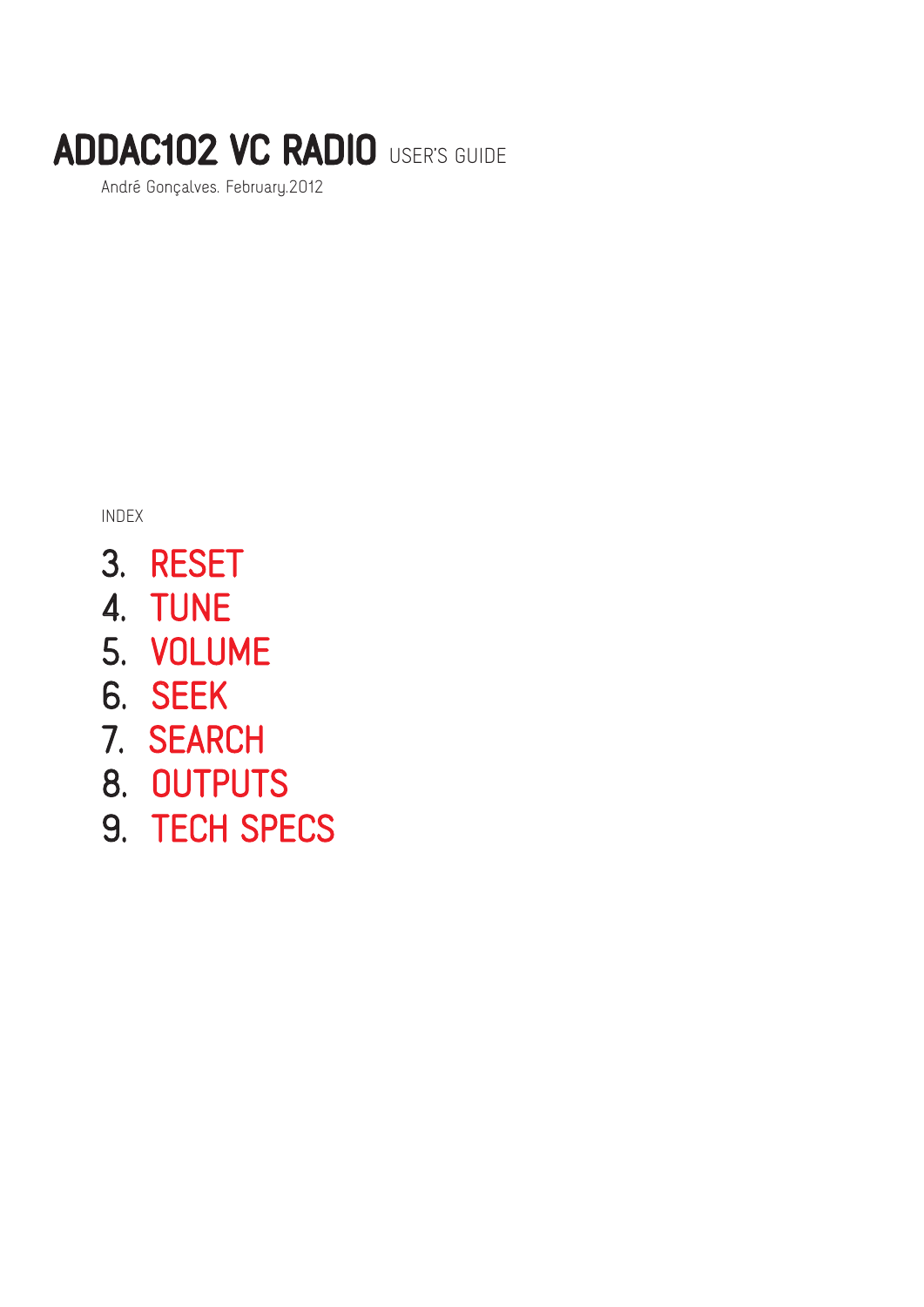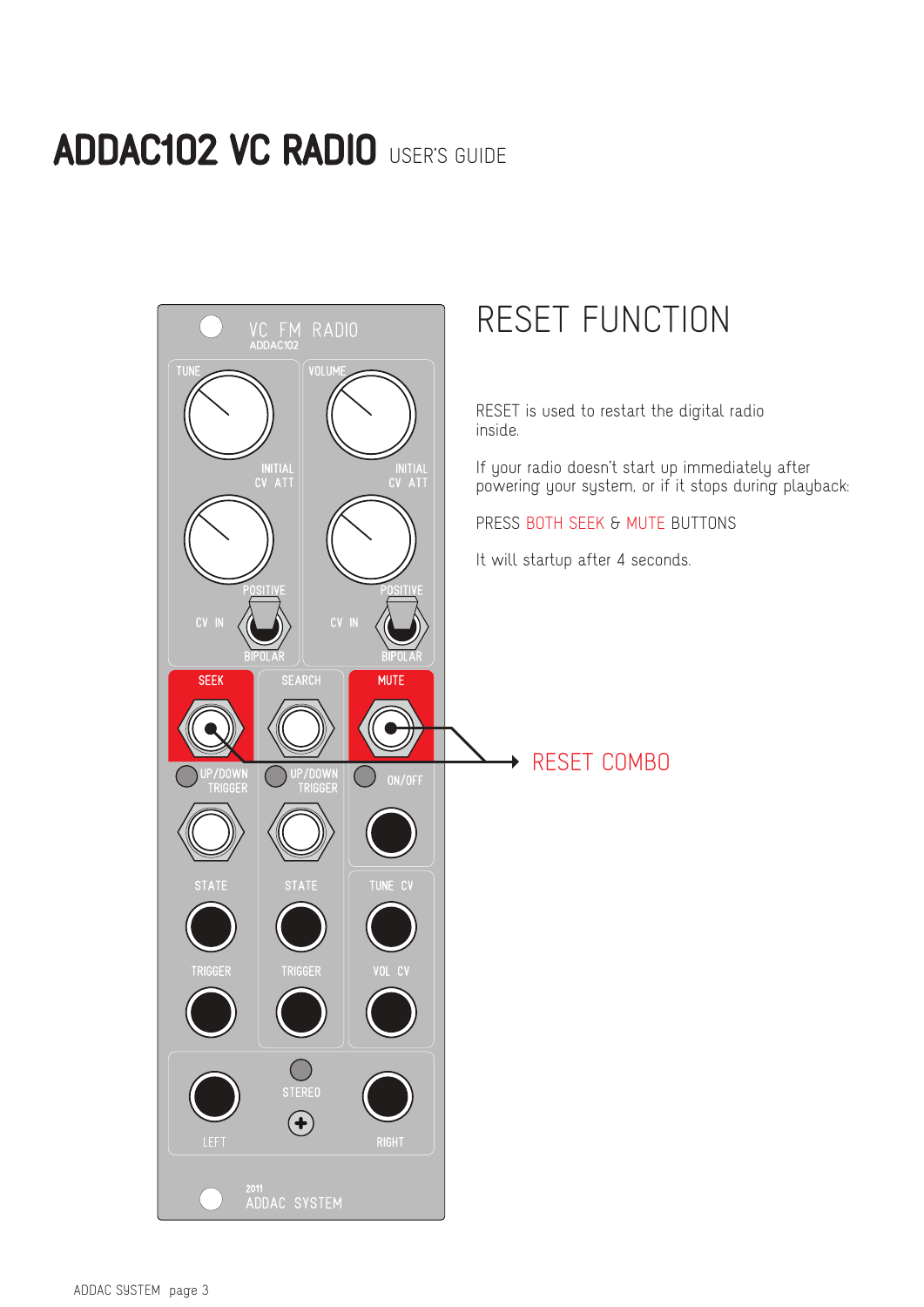# TUNE FUNCTION

#### INITIAL KNOB

This is the Initial Tunning point, from 86 to 106 Mhz if set to ex.96 then CV only searches between 96 to 106 Mhz

### CV ATT(enuator) KNOB

This is the CV Atenuator knob Behaves like a volume knob: full clockwise = no attenuation

### Polarity Switch

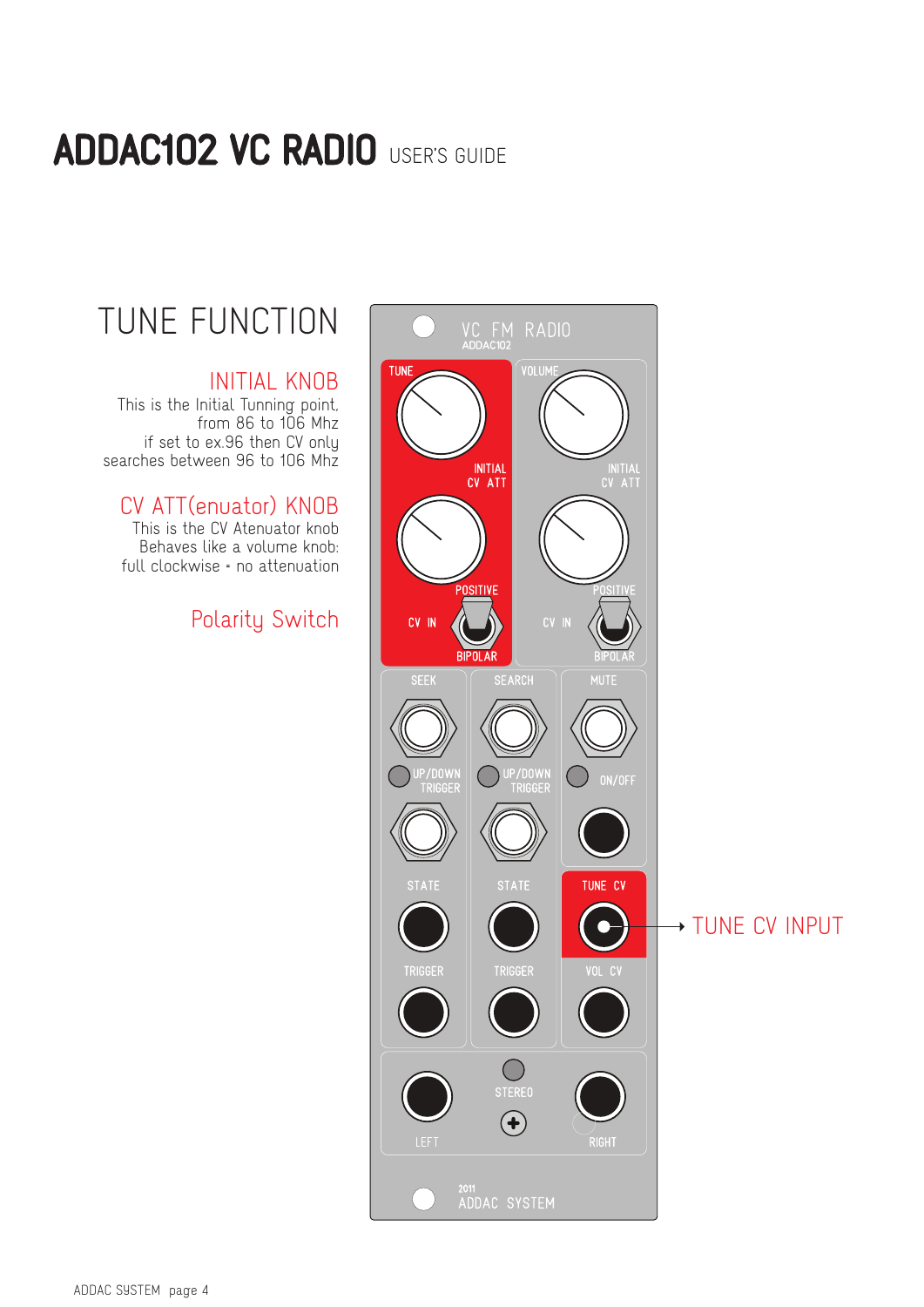

## VOLUME FUNCTION

#### INITIAL KNOB

This is the Initial Volume setting if set half way then CV only affects the remaining range

### CV ATT(enuator) KNOB

This is the CV Atenuator knob Behaves like a volume knob: full clockwise = no attenuation

#### Polarity Switch

Use POSITIVE for 0/+10v Use BIPOLAR for -10v/+10v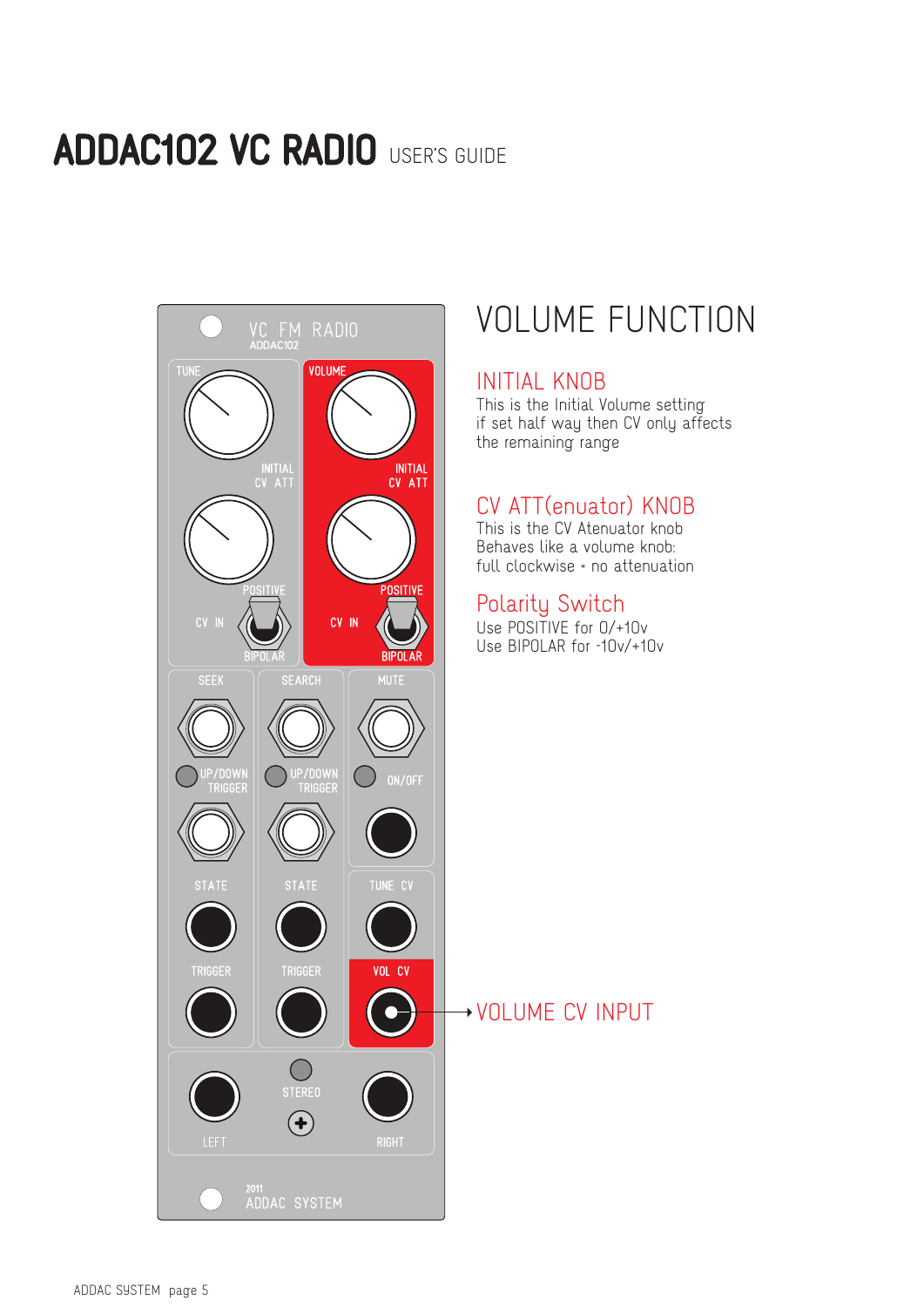![](_page_5_Picture_1.jpeg)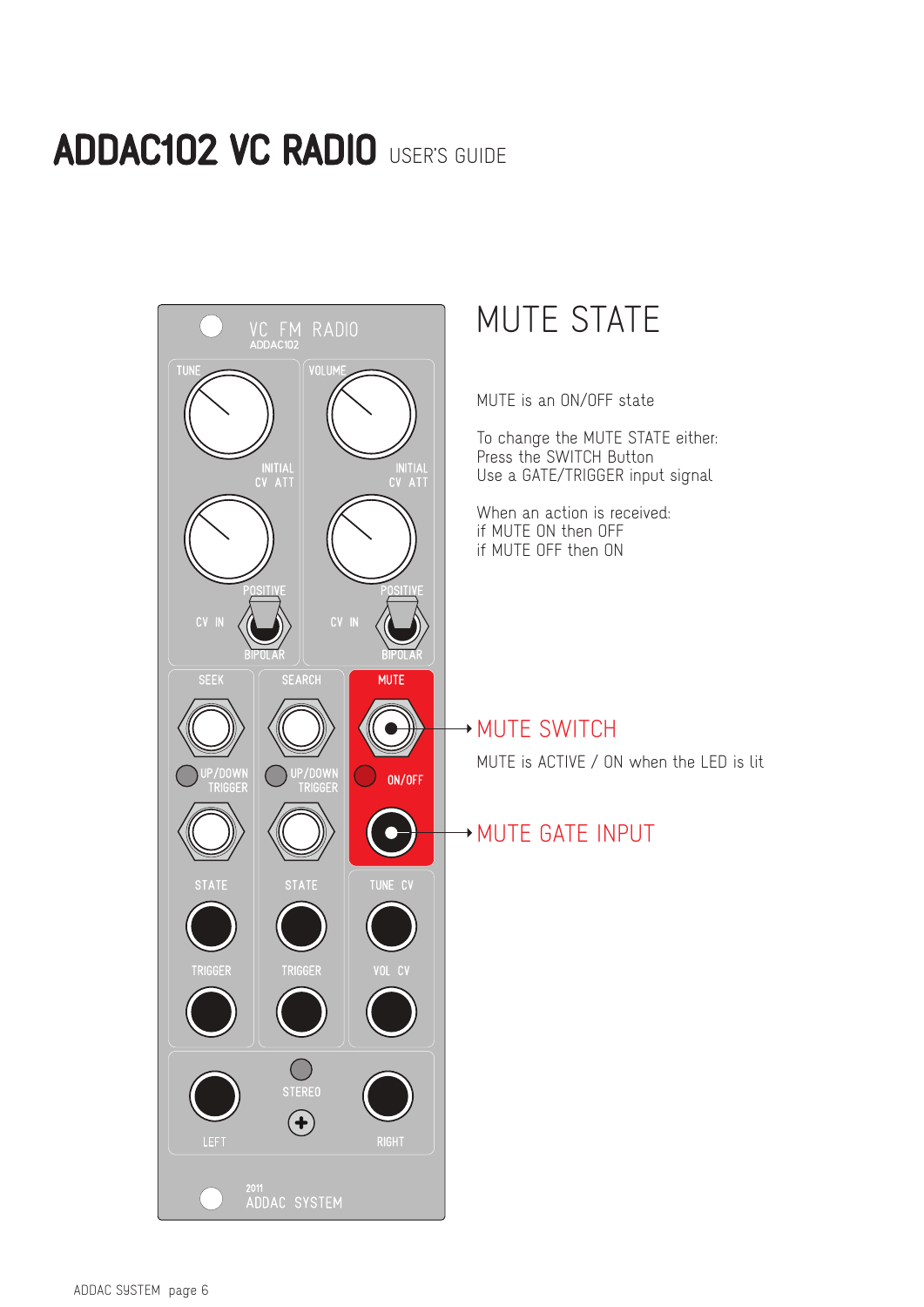![](_page_6_Picture_1.jpeg)

## SEEK FUNCTION

The SEEK FUNCTION trys to seek for the next "good" station

#### **STATE**

This function has 2 states, UP and DOWN: UP - seeks for a higher frequency station DOWN - seeks for a lower frequency station

BOTH STATES WRAP AROUND, meaning that if for ex. while seeking up, it reaches the top frequency value it "wraps around" to the lower frequency value and keeps seeking up or vice versa

#### "GO" TRIGGER

This function triggers the SEEK fuction to "GO" up or down as defined in the STATE function

### SEEK STATE PUSH-SWITCH

This is the MANUAL STATE SELECTOR + If UP state changes to DOWN and vice-versa

> SEEK STATE LED MONITOR: + if UP LED is ON, if DOWN LED is OFF

This is the MANUAL TRIGGER to GO to the next or previous station according to the state selected SEEK "GO" PUSH-SWITCH

### STATE GATE INPUT

The GATE/TRIGGER INPUT for the STATE SELECTOR If UP state changes to DOWN and vice-versa

### TRIGGER "GO" CV INPUT

The GATE/TRIGGER INPUT for the "GO" function GOES to the next "good" station as defined by the UP/DOWN STATE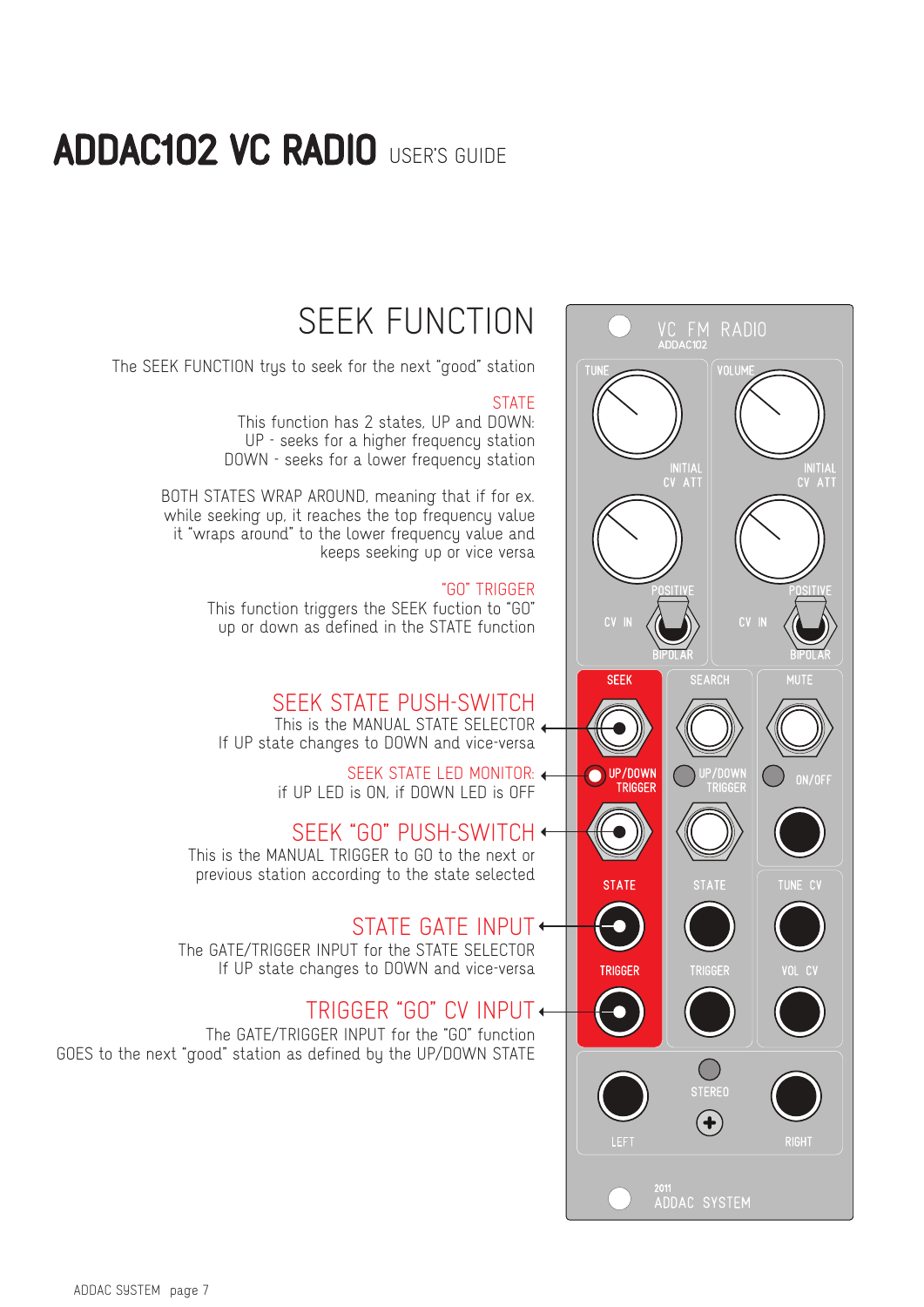![](_page_7_Picture_1.jpeg)

## SEARCH FUNCTION

The SEARCH FUNCTION goes UP or DOWN in frequency

#### **STATE**

This function has 2 states, UP and DOWN: UP - advances to the higher tunning frequency DOWN - regresses to a lower tunning frequency

BOTH STATES WRAP AROUND, meaning that if for ex. while searching up, it reaches the top frequency value it "wraps around" to the lower frequency value and keeps searching up or vice versa

#### "GO" TRIGGER

This function triggers the SEARCH fuction to "GO" up or down as defined in the STATE function

### SEARCH STATE PUSH-SWITCH

This is the MANUAL STATE SELECTOR + If UP state changes to DOWN and vice-versa

> SEEK STATE LED MONITOR: if UP LED is ON, if DOWN LED is OFF

### SEARCH "GO" PUSH-SWITCH

This is the MANUAL TRIGGER to GO to increase / decrease the tunning frequency as defined by the UP/DOWN STATE

### STATE GATE INPUT

The GATE/TRIGGER INPUT for the STATE SELECTOR If UP state changes to DOWN and vice-versa

### TRIGGER "GO" CV INPUT

The GATE/TRIGGER INPUT for the "GO" function to increase/decrease the tunning frequency as defined by the UP/DOWN STATE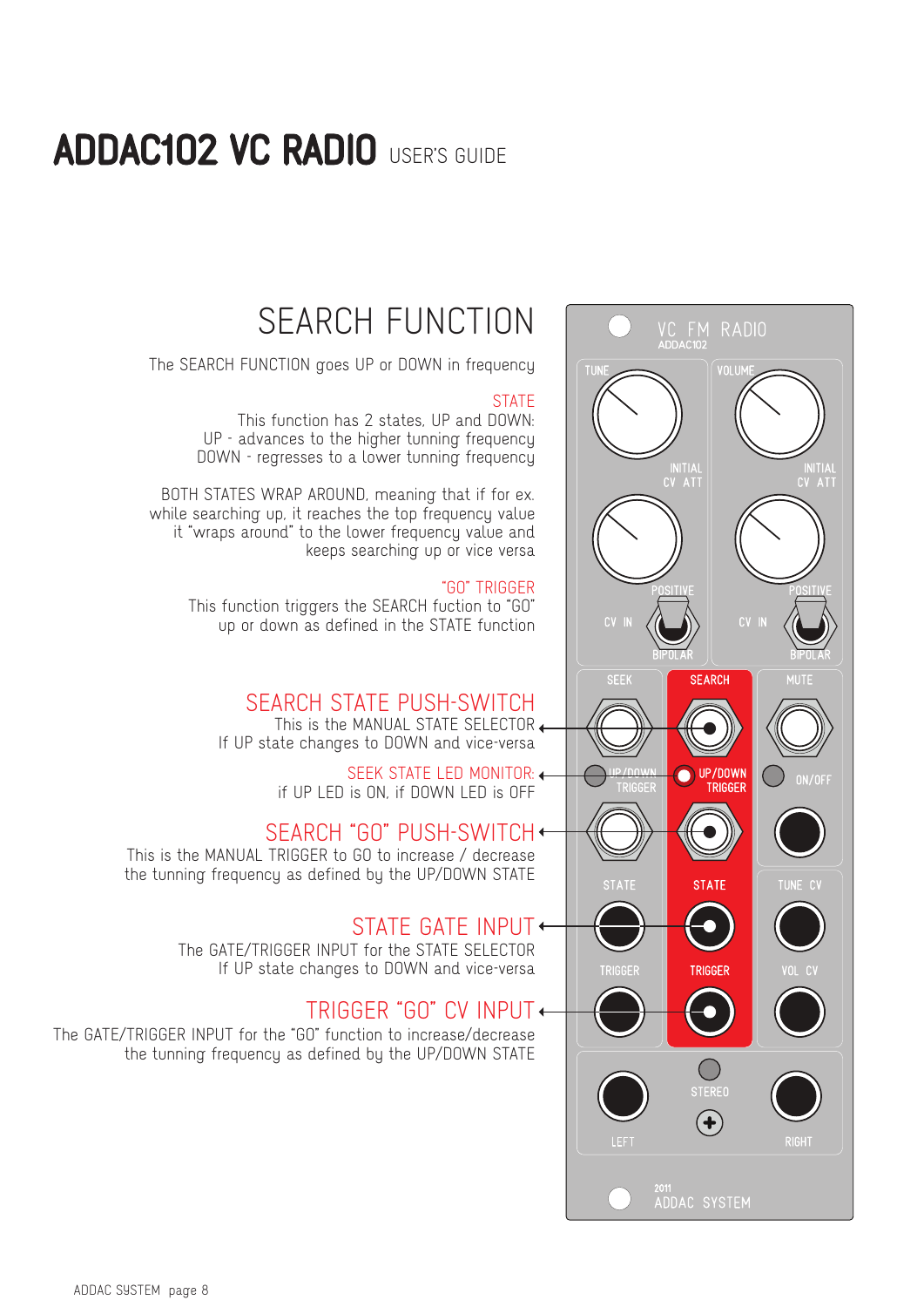![](_page_8_Figure_1.jpeg)